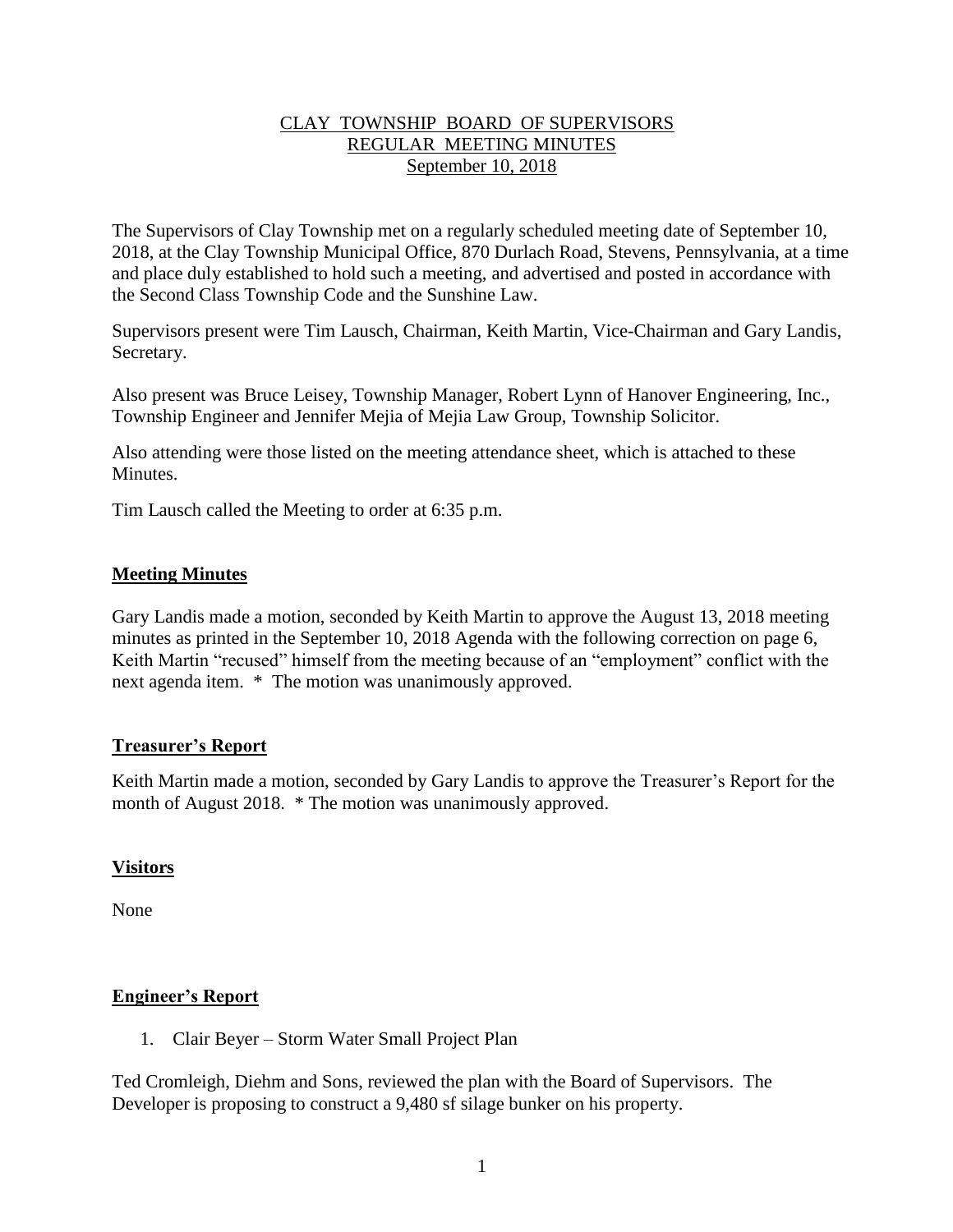After discussion, it was discovered that the applicant has constructed the footer and walls of the bunker before stormwater approval and without a building permit. It was also discovered the bunker encroaches in the front yard setback.

There was also concerns discussed with the silage juice and spillage leaking into the ground and flowing off the property.

Gary Landis made a motion, seconded by Keith Martin to approve the following waiver as outlined in the Hanover Engineering letter dated 9/6/18 and contingent on the developer submitting within 30 days a Zoning Hearing Application requesting relief from the requirement to locate a structure in the front yard setback and subject to incorporating recommendations from the Developers Conservation Plan preparing for prevention of silage juices and spillage leaving the property and leaching into the ground. \* The motion was unanimously approved.

## Section 11-405 Major Stormwater Management Plan Submission

The applicant is requesting a modification to allow the proposed bunker silo installation to be processed as a SWM Small Project Design/Application. Current regulations allow the applicant to utilize on-ground tube silage storage in the location of the proposed bunker silo. The on-ground storage results in similar impervious coverage on a long-term seasonal basis due to the type of cover used for the silage. In addition, the proposed bunker silo includes a provision for runoff volume control through infiltration of a 1" rainfall event, as required by the Ordinance.

## 2. HomeTowne Square – Storm Water NOV

Kim Graybill, Pioneer Management, reviewed the proposed Minor Stormwater Plan which will resolve the NOV currently filed against HomeTowne Square with the Board of Supervisors. The Developer is proposing to pipe stormwater from Basin #1 of the HomeTowne Square Development (Phase #1) through the Lincoln Storage property along the perimeter of Peaceable Animal Kingdom property and daylight the pipe adjacent to the Weaver and Weaver Realty property parking lot.

Keith Martin made a motion, seconded by Gary Landis to approve the following waivers as outlined in the Hanover Engineering letter dated 9/6/18. \* The motion was unanimously approved.

### Section 11-302 – Volume Control

The applicant is requesting a waiver to provide any volume control facilities. The applicant states this project proposes no new impervious but because the Ordinance requires an assumption of meadow cover in the pre-developed condition, the volume calculations show a theoretical increase in runoff volume of 238 cubic feet. Since the project is very limited in scope and will not produce an actual increase in runoff volume and believe it is unnecessary to provide any volume control facilities.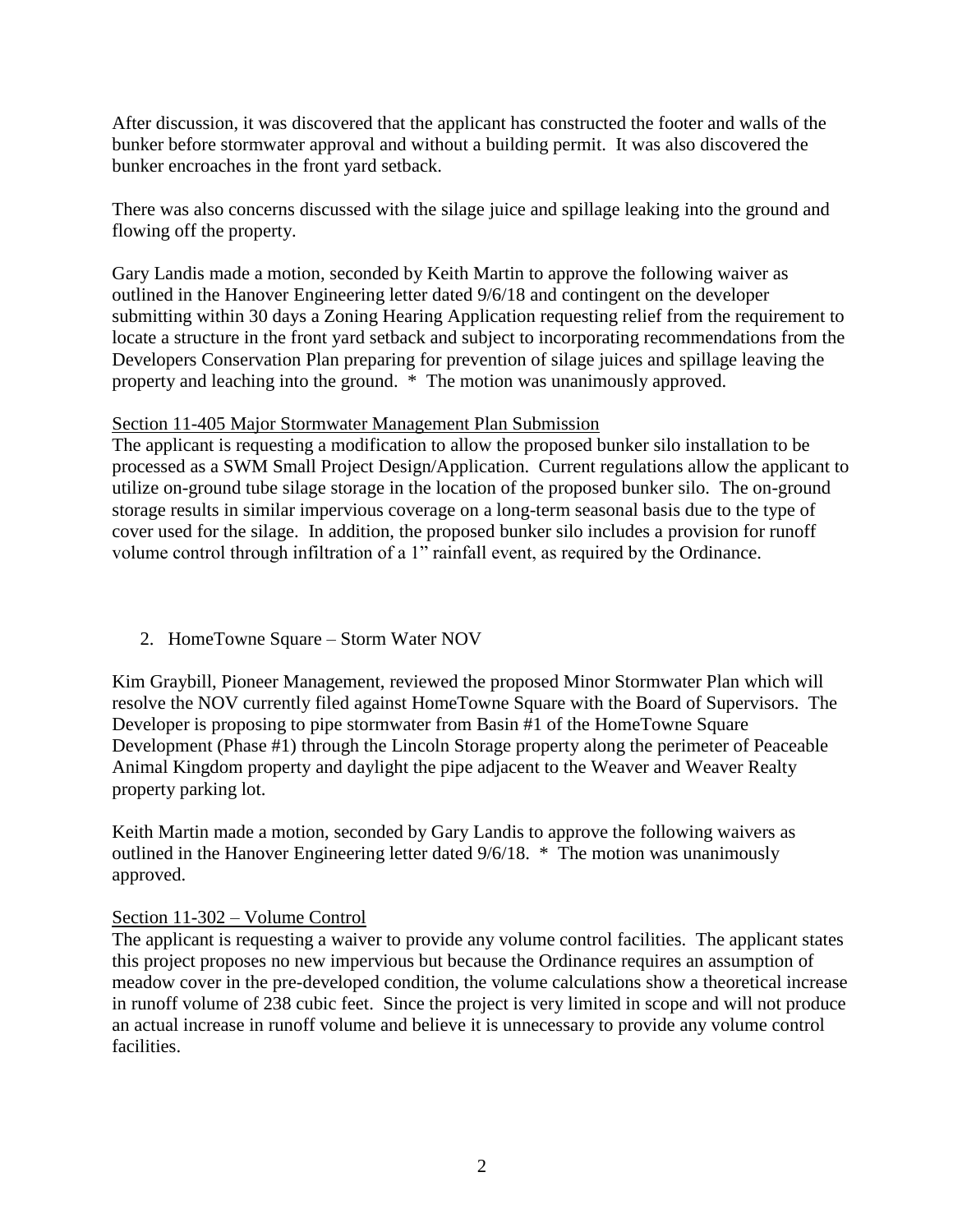## Section 11.302.C and 11-504.A – Carbonate Geology Report and Evaluation

The applicant is requesting a waiver to provide a carbonate geology report and evaluation. This project is underlain with carbonate geology. The applicant states rather than providing a carbonate geology report they have proposed other safeguards on the plan for working in this carbonate environment. This includes using watertight joints on the stormwater piping, providing a typical sinkhole remediation detail on Sheet 4 and adding General note 12 on the Cover Sheet requiring the contactor to notify the Township and a geologist should any carbonate features be encountered during construction. The applicant believes this alternative approach will equally meet the objectives of this Ordinance requirement. The applicant also wishes to note that they have proposed a clay lining beneath swale.

## Section 11.304.G – Conveyance Facilities Conveying Water Originating Offsite shall be Designed to Convey a 50-Year Storm Event

The applicant is requesting a waiver to convey for the 50-year storm event. The applicant anticipates showing in a subsequent submission that calculated flows from a 50-year storm event will exceed the capacity of the proposed swale even though it has been designed with the largest cross section that can fit between the existing parking lot and the property line. Swale calculations will be provided comparing the swale capacity to the largest storm events that it could possibly handle.

## Section 11.305.B – Stormwater Runoff Calculations

The applicant is requesting a waiver to provide any runoff calculations. The applicant states that because this project proposes no new impervious cover, runoff from the disturbed area will not be increased. Therefore, the applicant believes it is unnecessary to provide runoff calculations

### Section 11-307.D.2.c(3) – One Foot Minimum Cover Shall be Provided Over Pipes

The applicant is requesting a waiver to provide a minimum 1' cover over pipes. The applicant states due to cover constraints, one-foot cover over the pipe between SMH-2 to FES-1 cannot be provided. The minimum cover provided from the pipe crown to finish grade is 0.70' at the downstream end of the pipe. A high strength concrete pipe is proposed as an alternative to the Ordinance requirement.

Section 11-307.D.2.c.8 – Swales shall be provided with a minimum freeboard of six inches The applicant states that since the 50-year storm event is anticipated to exceed the capacity of the swale, no freeboard can be provided.

### Section  $307.D.2.c(10)$  – Minimum swale slope shall be  $1\%$

The applicant is requesting a waiver to provide a minimum of 1% swale slope. The applicant states due to cover constraints on the storm sewer pipe, a 1% slope cannot be provided in the proposed swale. It has been proposed at a 0.5% slope which is the maximum obtainable.

Section 307.D.2.c(11) – Minimum side slopes in non-residential areas shall be 3:1 maximum The applicant is requesting a waiver to provide side slopes in non-residential areas to be 3:1 maximum. The applicant states Swale #1 is proposed with 2:1 side slope in order to fit in between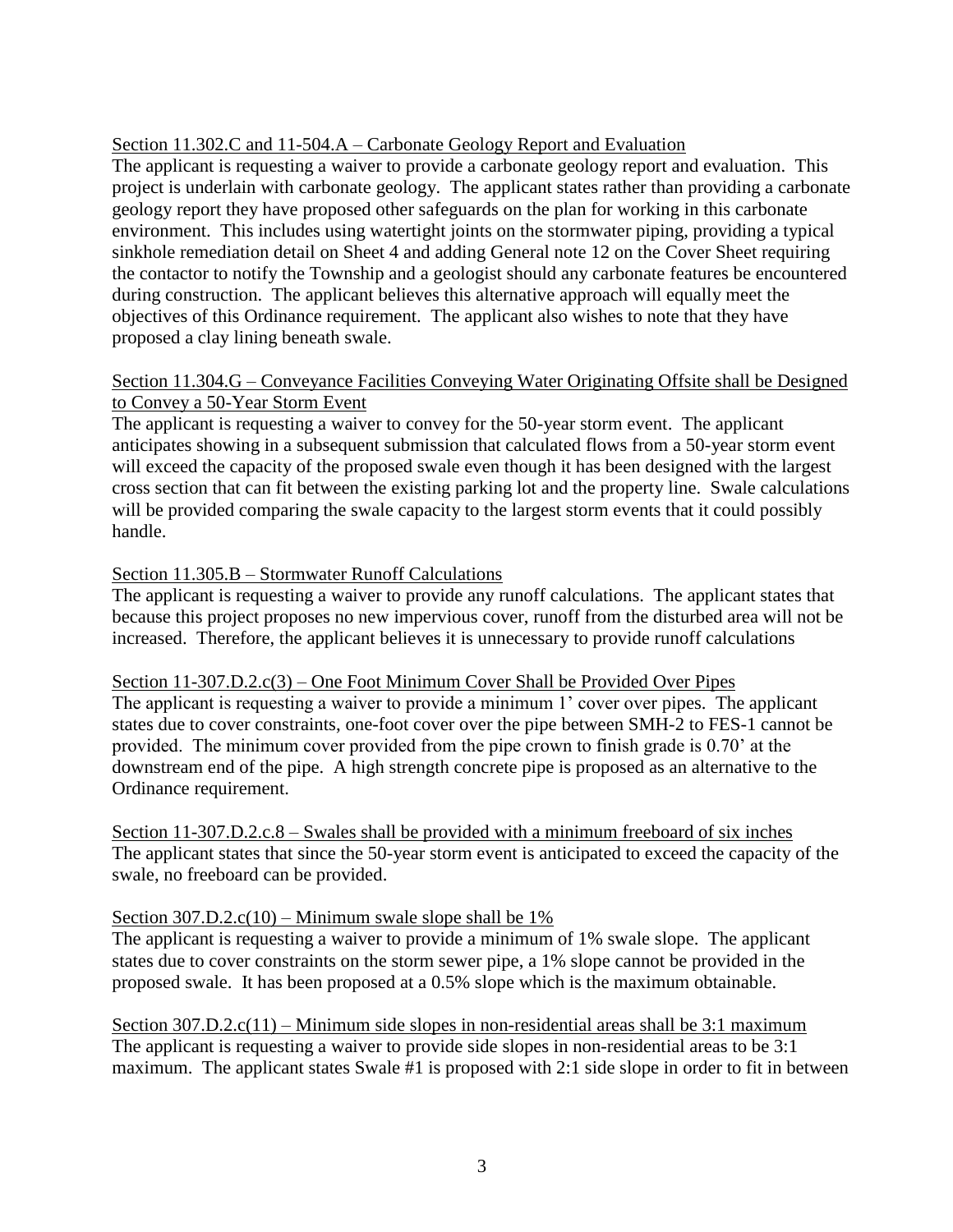the applicant's property line and their parking lot. The proposed slopes will only be 1.5' high and the applicant is willing to maintain these steeper side slopes.

## Section 11.502.A.6 – Total site boundary shall be provided

The applicant is requesting a waiver to provide total site boundary. The applicant states they have shown the property boundaries that they believe are necessary to establish the proposed drainage easement and believe it is unnecessary to show the entire tract boundaries of all involved properties. The owners of each affected property along with their account numbers are provided on the plan's Cover Sheet.

## Section 502.B.11.b – Location of existing facilities within 100' of the tract

The applicant is requesting a waiver to provide location of existing facilities within 100' of the tract. The applicant states that instead, they are providing field run topography within the immediate vicinity of the project. Due to the limited scope of this project, the applicant believes it is unnecessary to obtain more data that is not necessary for the design or review.

## Section 502.B.11.e – All man-made features within 100' of the tract

The applicant is requesting a waiver to provide the location of man-made features within 100' of the tract. The applicant states that instead, they are providing field run topography within the immediate vicinity of the project. Due to the limited scope of this project, the applicant believes it is unnecessary to obtain more data that is not necessary for the design or review.

Keith Martin made a motion, seconded by Gary Landis to approve the plan contingent on compliance with the Hanover Engineering letter date 9/6/18. \* The motion was unanimously approved.

3. Stormwater Concern – 1730 Furnace Hill Road

Bob Lynn and Bruce Leisey reviewed Mr. Gensemer's concerns with the Board of Supervisors.

After discussion, it was decided since Mr. Weaver owner of 1730 Furnace Hill Road was not proposing to pave his driveway for 2 years, the Board of Supervisors requested the Road Master to remove at least 1" of the top of the concrete swale basin to allow the water ponding in front of the basin and on the road to flow in the basin and under the road thru the existing pipe. The Board of Supervisors also requested the Road Master to contact the Fire Company to flush out the 10' pipe under the driveway at 1730 Furnace Hill Road to eliminate any blockage.

4. Wildflower Pond Update

Jennifer Mejia informed the Board of Supervisors that the road improvements are completed, and Deed descriptions are being finalized.

Rick Bernaduci supplied the Board of Supervisors an executed copy of the Wildflower Pond HOA Agreement.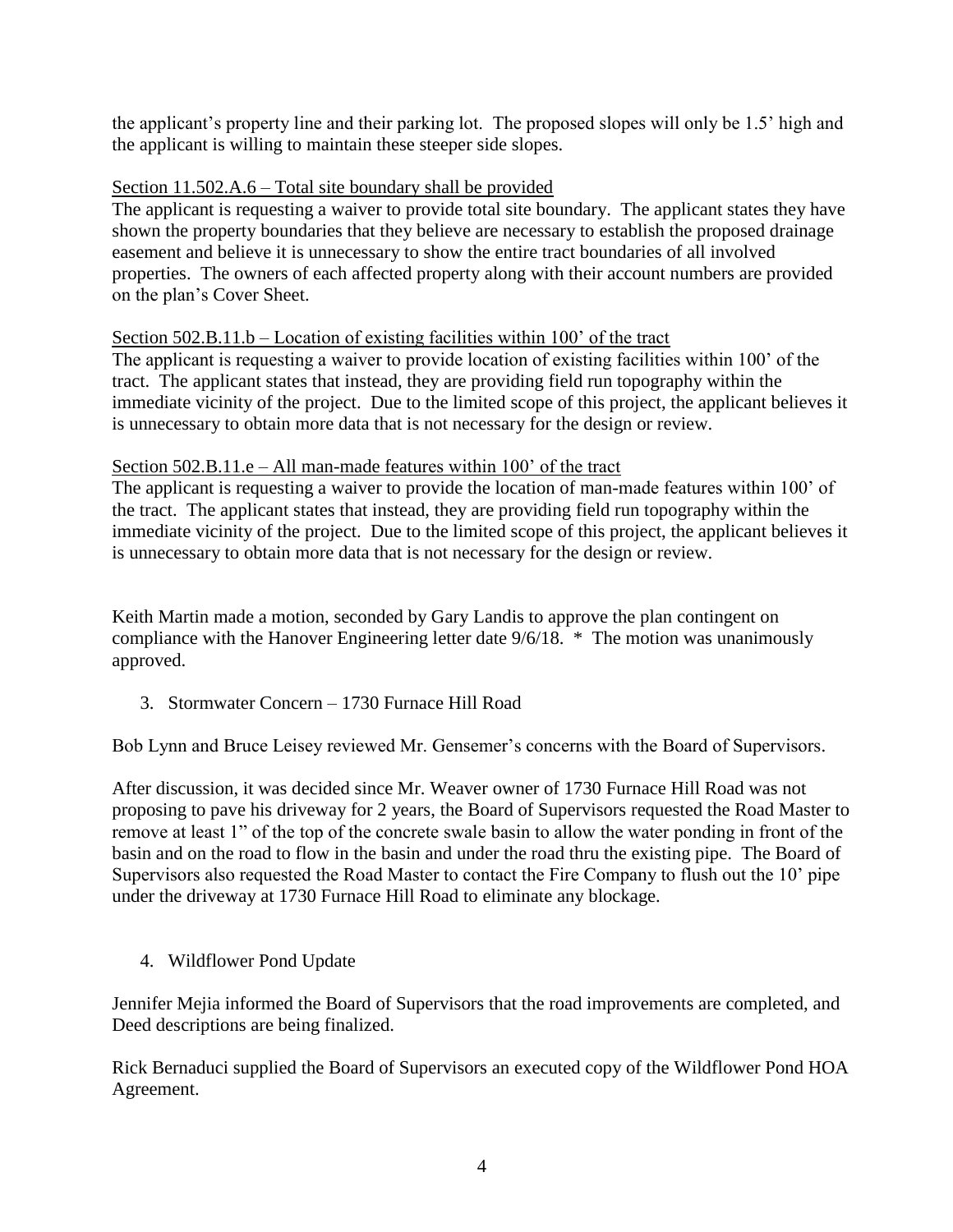5. Mt. Spring Stormwater Concern

Bruce Leisey and Bob Lynn informed the Board of Supervisors they visited the site of the previous month's complaints. Their investigation determined that while the new home located at 63 Mountain Spring Road has some minor improvement to be completed on its stormwater facilities, it appears a substantial amount of the stormwater is coming from the property at 55 Mountain Spring Road. This property was developed long before there were mandated stormwater controls in place.

It was decided after Fall (once leaves fall), Bruce Leisey and Bob Lynn will walk the property down stream of the stormwater pipe and pond at 40 Mountain Spring Rd and 20 Mountain Spring Rd to determine if the drainage pattern has changed due to the excessive rains of the past few years.

There will also be an investigation to determine if stormwater is bypassing the catch basin and pipe between 20 Mountain Spring Road and 10 Mountain Spring Road.

6. Heath Weaver – Escrow Release Request

Bruce Leisey informed the Board of Supervisors that he had a discussion with Mr. Weaver after he submitted his escrow release request. It was agreed that since the amount being held was relatively small and the total amount would not be recommended to be released. It was decided to wait and send in a request when all items were completed.

The Board of Supervisors concurred with the decision. Gary Landis made a motion, seconded by Keith Martin to deny the request as required by the Municipal Planning Code. \* The motion was unanimously approved.

### 7. Clay School Apartments – Escrow Release Request

Bob Lynn reviewed the escrow release request with the Board of Supervisors.

Gary Landis made a motion, seconded by Keith Martin to approve escrow release in the amount of \$171,033.78, retaining a balance of \$24,271.36. \* The motion was unanimously approved.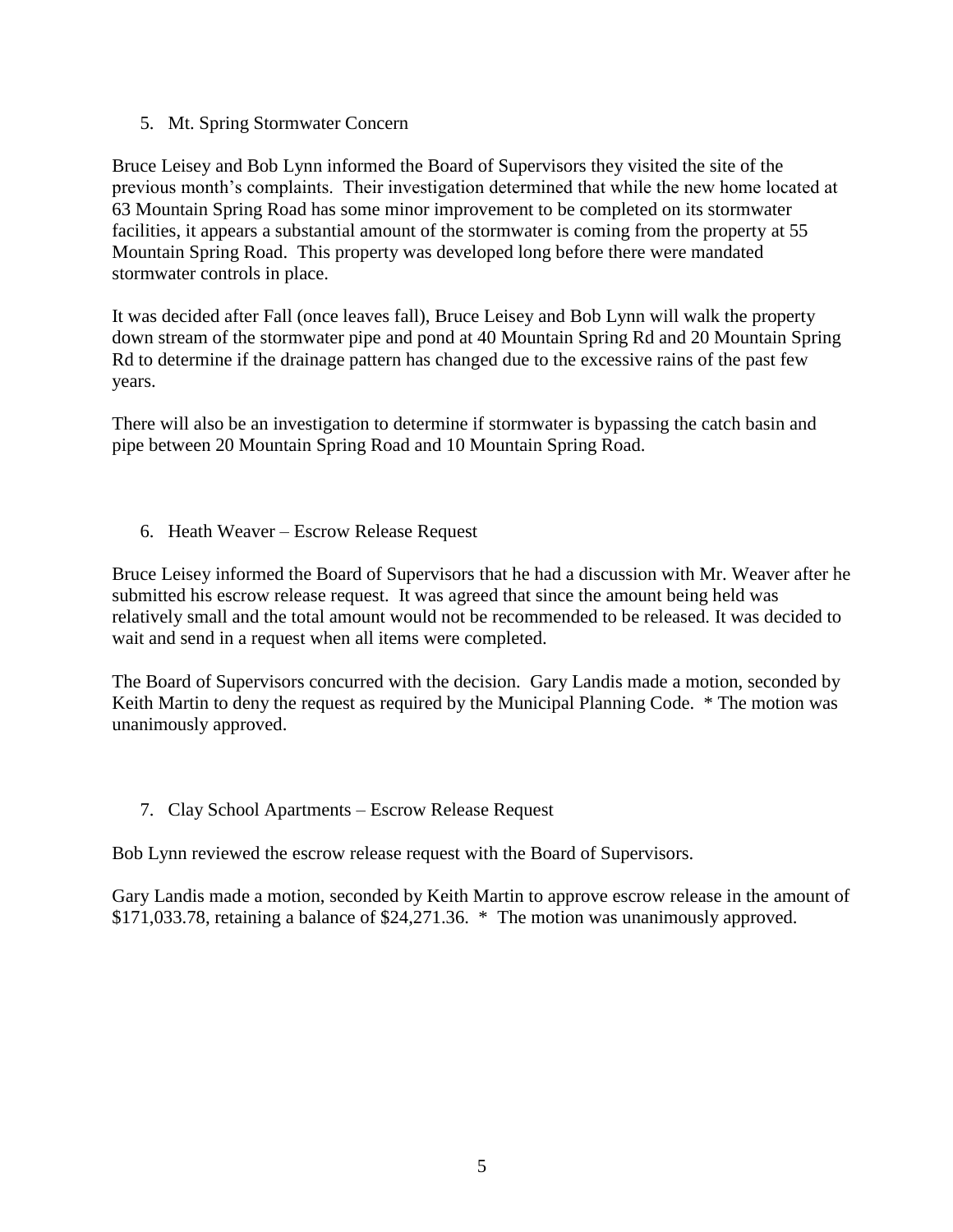## **Old Business**

1. Furnace Hill Road, Stony Lane and Camp Road Stormwater Discussion

It was the consensus of the Board of Supervisors, Staff and members of the audience that the work being completed by the Township Staff and Refreshing Mountain Camp has significantly improved the situation.

Donna Thomas, 280 Stony Lane – stated she has great concerns with the amount of stormwater flowing to the pipe at the edge of her driveway.

It was determined that continuing updates will be provided when available.

## **New Business**

1. Approve Attendance at LCATS Meeting on 11/5/18

After discussion, Keith Martin made a motion, seconded by Tim Lausch to approve attendance for Bruce Leisey and Gary Landis to the LCATS Meeting on 11/5/18 at a cost of \$20 each. \* The motion was unanimously approved.

2. Approve 2019 Pension Minimum Municipal Obligation

After discussion, Gary Landis made a motion, seconded by Keith Martin to approve the 2018 Pension MMO in the amount of \$19,059 of which the entire amount is projected to be paid through the Municipal State Aid Funds. \* The motion was unanimously approved.

3. Request For Payment – Landis Deck & Sons

After review, Keith Martin made a motion, seconded by Gary Landis to approved Payment Application #1 in the amount of \$166,185 and Change Order #1 in the amount of \$16,062.43 for a total of \$182,247.43 to Landis Deck & Sons, Skippack PA for work completed on Forest Hill Road. Funds to be paid from the Liquid Fuels account.

4. Request For Payment – New Enterprise Stone

After review, Gary Landis made a motion, seconded by Keith Martin to approve payment for paving parks parking lots and Hopeland basketball court for a total of \$47,516.44 (\$9,888.51 paid from the Sewer fund and \$37,627.93 paid from the Rec fund). \* The motion was unanimously approved.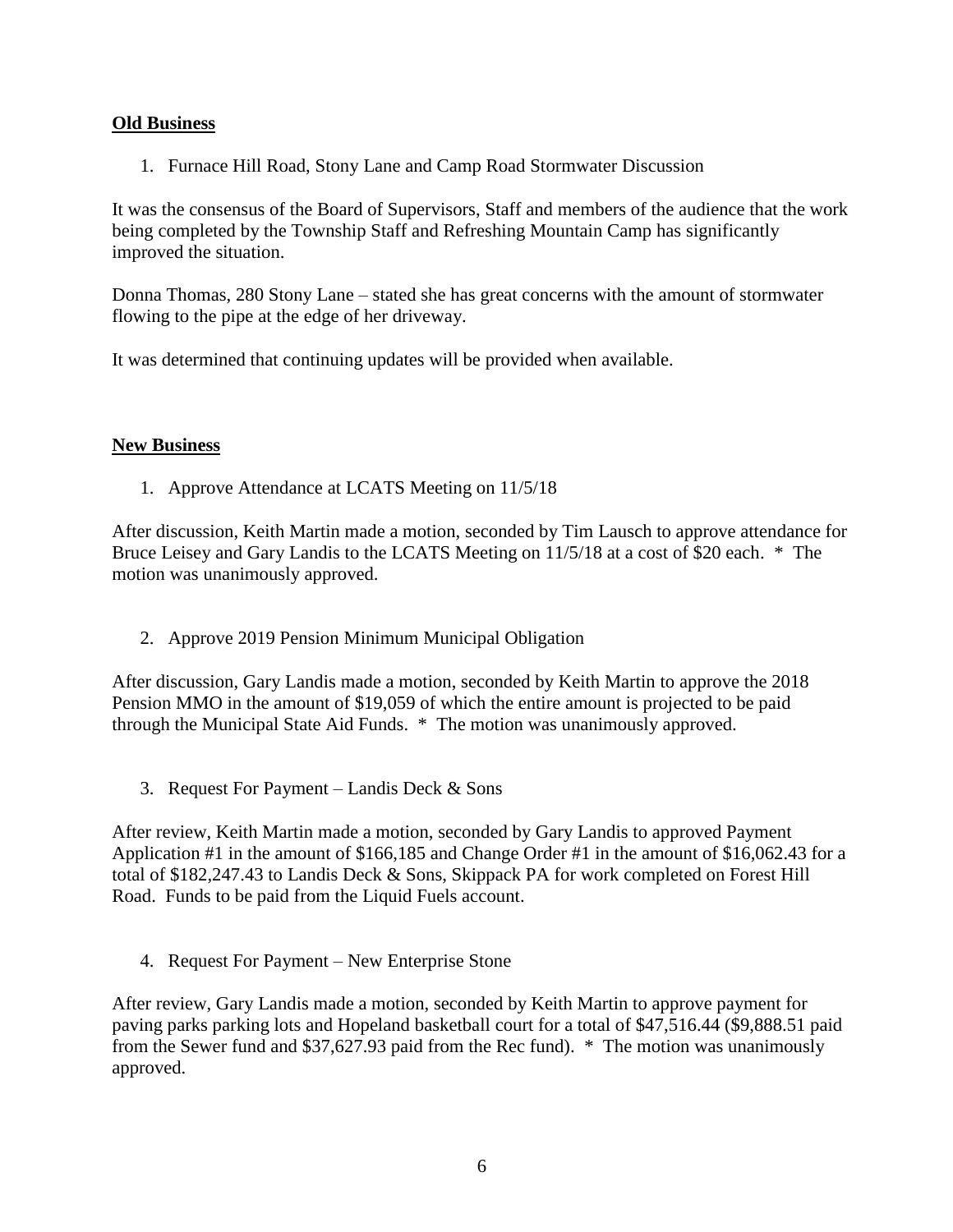### **Executive Session**

Gary Landis made a motion, seconded by Keith Martin to enter into Executive Session at 8:55 PM to discuss potential litigation. \* The motion was unanimously approved.

Gary Landis made a motion, seconded by Keith Martin to exit Executive Session at 9:10 PM. \* The motion was unanimously approved.

There was discussion on the drafting of a new Sewer Service Agreement with the Ephrata Borough.

### **Bills to be Paid**

#### General Fund

Keith Martin made a motion, seconded by Gary Landis, to approve the General Fund bills totaling \$72,237.57 for the month of August. \* The motion was approved unanimously.

#### Rec Fund

Keith Martin made a motion, seconded by Gary Landis, to approve the Recreation Fund bills totaling \$38,178.22 for the month of August. \* The motion was approved unanimously.

#### Sewer Fund

Keith Martin made a motion, seconded by Gary Landis, to approve the Sewer Fund bills totaling \$12,396.26 for the month of August. \* The motion was approved unanimously.

#### **Reports for the Month**

- 1. Chief of Police / Police Department
	- 2. Fire Companies / Ambulance
	- 3. Planning Commission Minutes
	- 4. Engineer's Report
	- 5. Manager's Report
	- 6. Road Master's Report